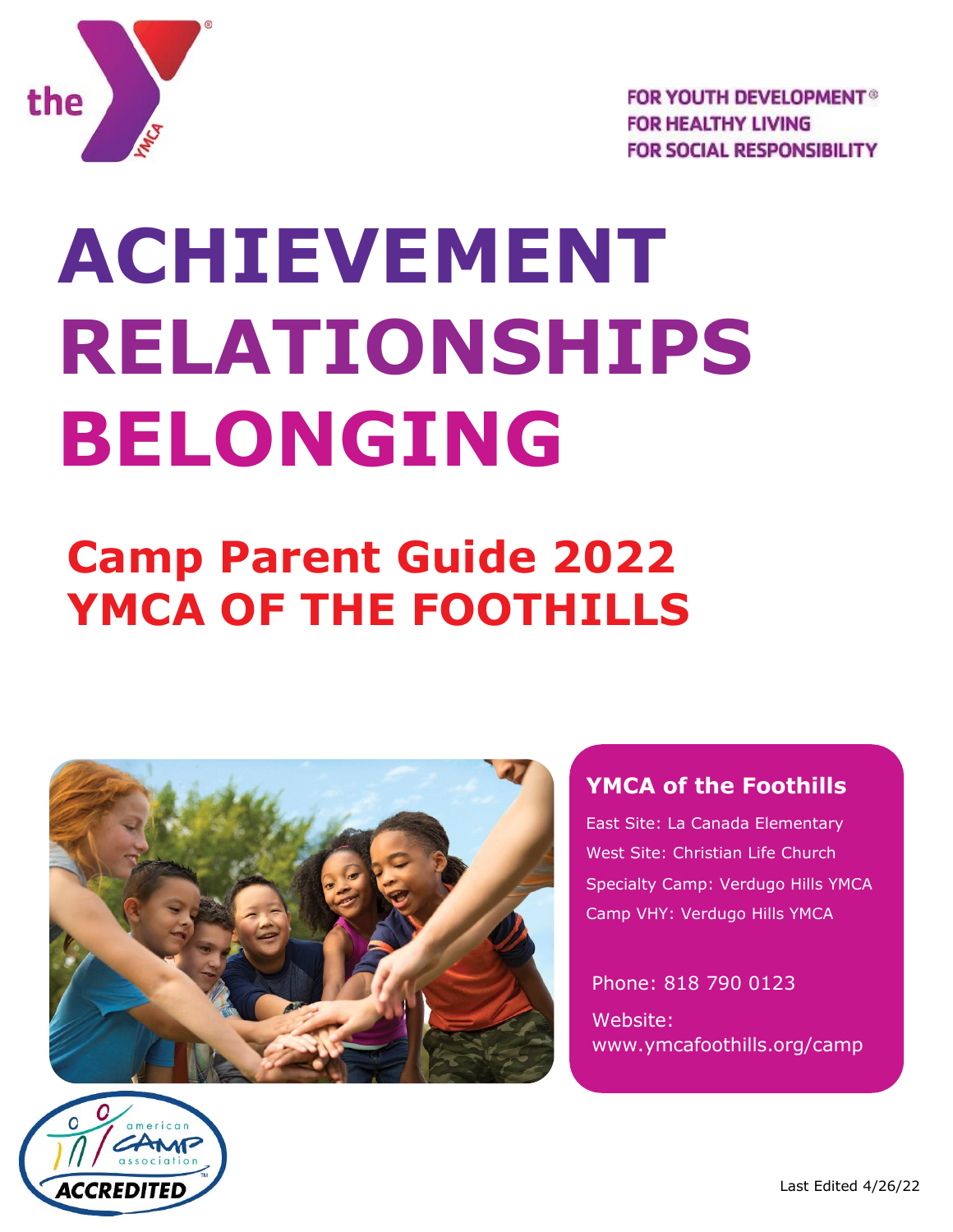#### **OUR CAUSE**

We focus our work in three key areas Youth Development, Healthy Living, and Social Responsibility because nurturing the potential of kids, helping people live healthier, and supporting our neighbors are fundamental to a better community for everyone.

#### **OUR CAMP**

At camp, kids develop skills, explore new activities, learn independence, make friends, and form assets that help them thrive!

#### **TABLE OF CONTENTS**

- o Our Cause / Contact Information
- o Welcome to Summer Camp
- o Parent Communication
- o Camp Payment Policies
- o Y-Credit Guidelines
- o Billing Information
- o Camp Schedule Information
- o In Case of Emergency
- o Staff Information
- o Behavior Guidelines
- o New Camp Information
- o General Information
- o Drop Off & Pick Up Information
- o Camp Doc Health Form Information
- o Illness / Injury / Medical Information
- o Camp Rally Nights

## **CONTACT INFORMATION**

#### **General Questions**

YMCA Office

818 790 0123

[www.ymcafoothills.org/camp](http://www.ymcafoothills.org/camp)

#### **Payments/Registration**

Debbie Pile

818 273 8849

[dpile@ymcafoothills.org](mailto:dpile@ymcafoothills.org)

**Branch Director**

Annie Azizian

[aazizian@ymcafoothills.org](mailto:hharris@ymcafoothills.org)

#### **Camp Phones Numbers**

East Site

818 426 0564

West Site 818 426 0556

VHY & Specialty Camp 818 357 1032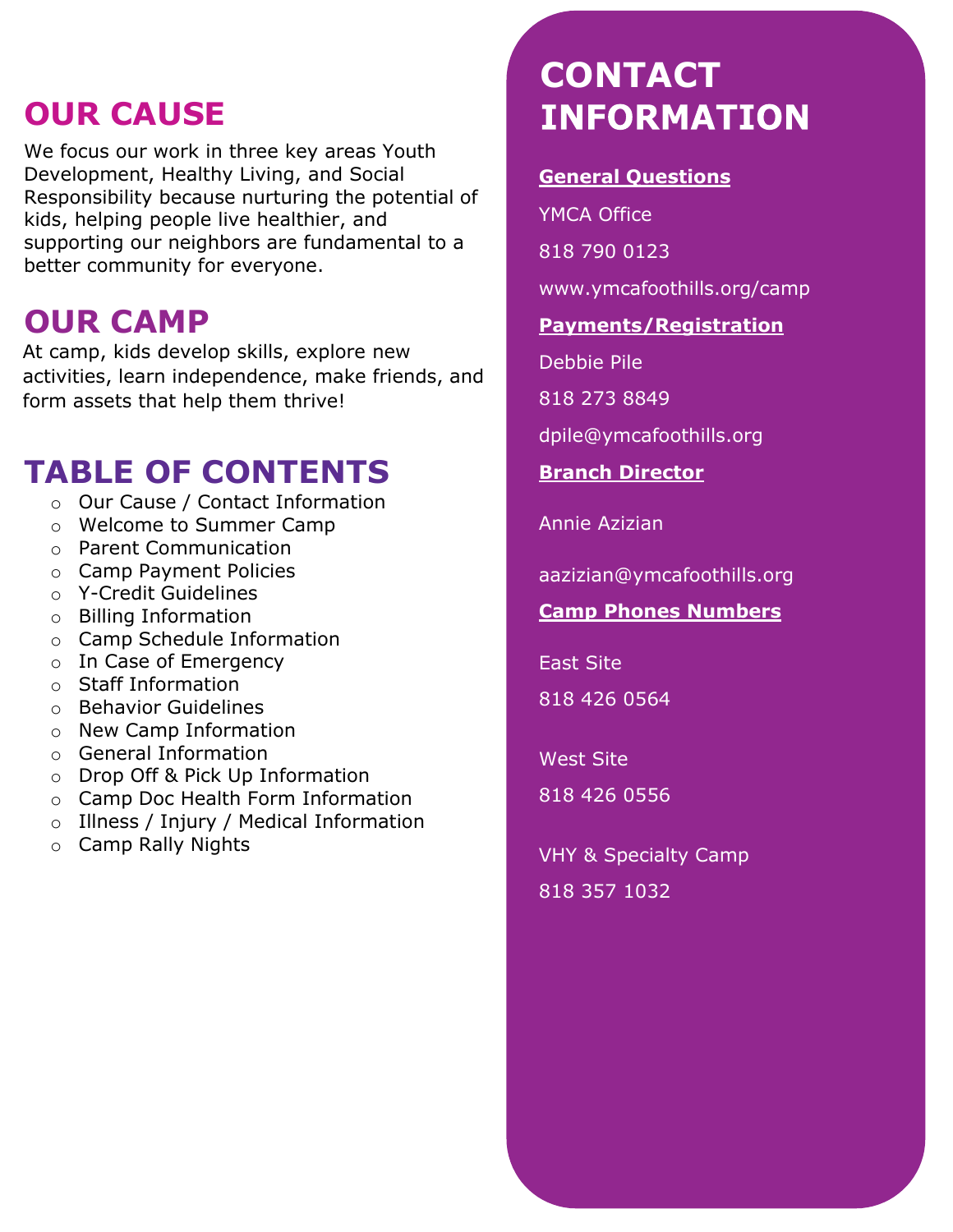#### **WELCOME TO THE YMCA OF THE FOOTHILLS**



#### **WHERE KIDS GO TO**

#### **ADVENTURE DISCOVER**

We're here to inspire kids to play We're here to make your kid feel together, build friendship and welcome, feel comfortable being memories that will create a lifetime themselves and know they're a part of laughable moments. The state of something great.

We're here so that every kid is able We're here to help your camper To experience something brand new. The reach their full potential as they are Showing them that if they believe in challenged through an energetic and Themselves, anything is possible. high paced program.

#### **EXPLORE BE CHALLENGED**

#### **WHAT MAKES THE Y CAMPS SPECIAL?**

- 1. Y Camp activities create a foundation for building emotional intelligence and problem-solving skills in your camper
- 2. Y Camps are led by caring and trained youth developers who are dedicated to bringing out what is special and unique about your camper
- 3. At Y Camp you feel the welcoming and inclusive environment of Y camp in everything that we do
- 4. At Y Camp, integrating activity with nature is a priority that allows your camper to experience how great it feels to disconnect from electronics and connect with the great outdoors
- 5. At Y Camp, your camper will gain independence, confidence, and develop a sense of responsibility for themselves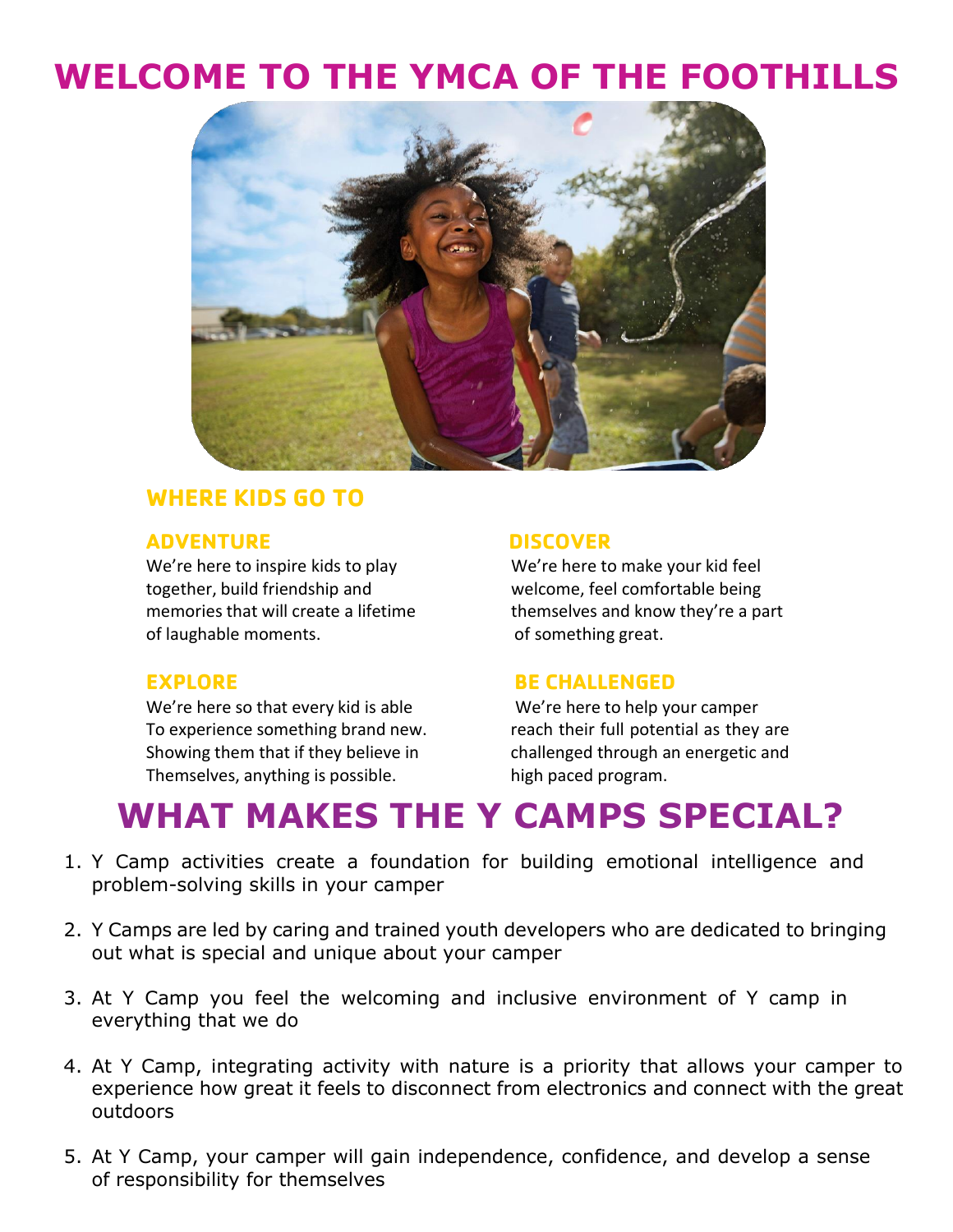## **CAMP COMMUNICATION**

Our first and preferable method for communicating is face to face. When we see parents at pick up and drop off, we want to be able to talk about your child's day rather than logistics.

For the logistics part of camp communication, we rely on the important tools below:

#### **WEBSITE**

- o General information about camp
- o Payment information
- o Schedules
- o https://www.ymcafoothills. org/summercamp

#### **CAMP RALLY NIGHT**

- o Get a snapshot of the new changes for camp and procedures
- o Answers to all your questions

#### **CAMP BULLETINS**

- o Welcome to summer camp letter
- o Important information
- o Logistics for the camp week

## **SOCIAL MEDIA**

o YMCA of the Foothills Instagram: Y stories

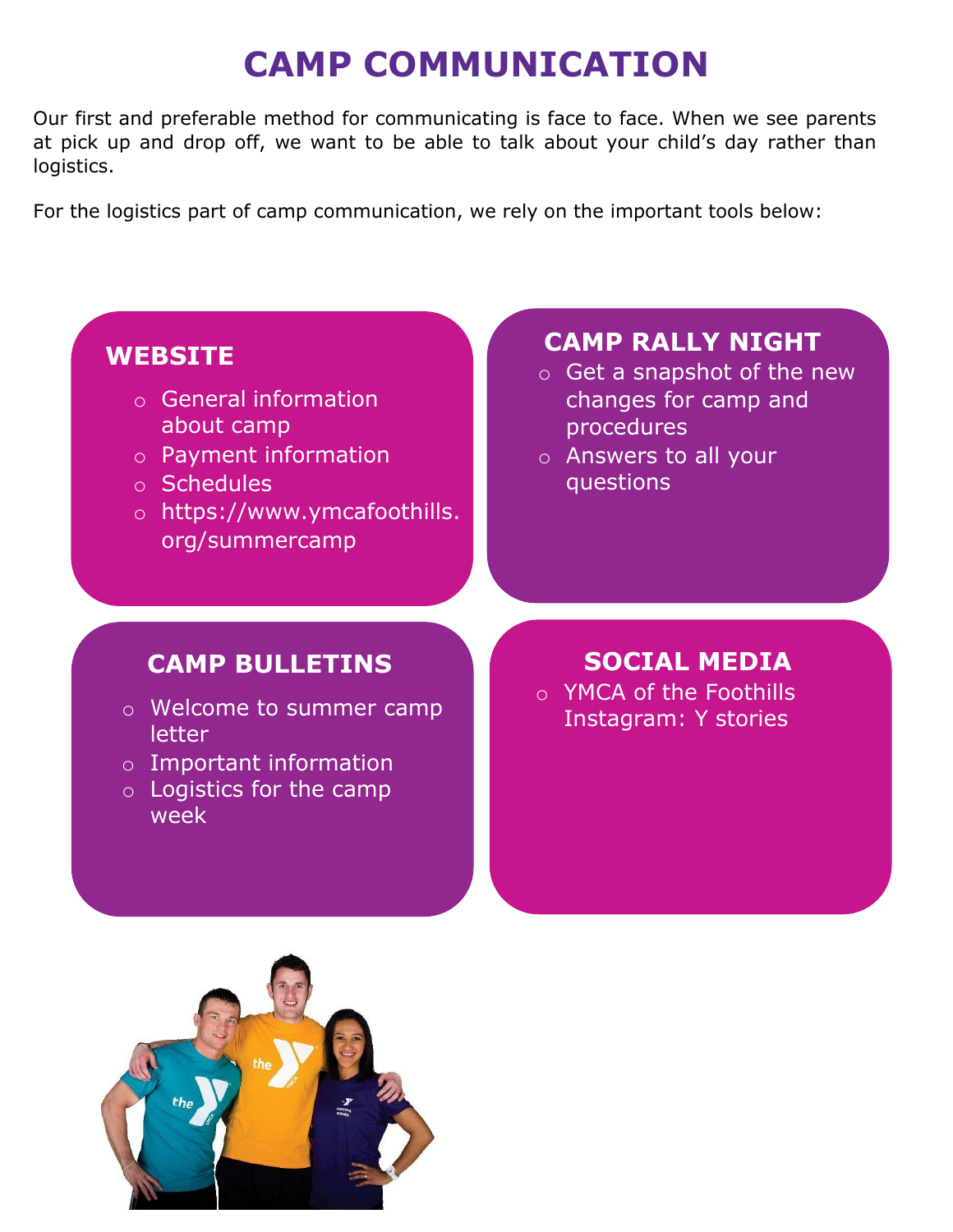## **PAYMENT POLICIES**

You may reserve a space in any Y Camp for your child with a *nonrefundable, non-transferable* deposit.



#### **CAMP CREDIT GUIDELINES**

We understand that a situation may arise that requires you to change your summer plans. Here are our credit guidelines:

- o The Thursday before the week of camp: You may request a credit up to 100% of the fee
- o After the first day of the camp session: You may request a credit up to 50% of the fee
- o After the second day of camp: We are unable to accept any requests for credits
- o Y-credits may be used by any member of your family for any YMCA of the Foothills program. All requests must be submitted in writing
- o **No refunds will be issued, only Y credit**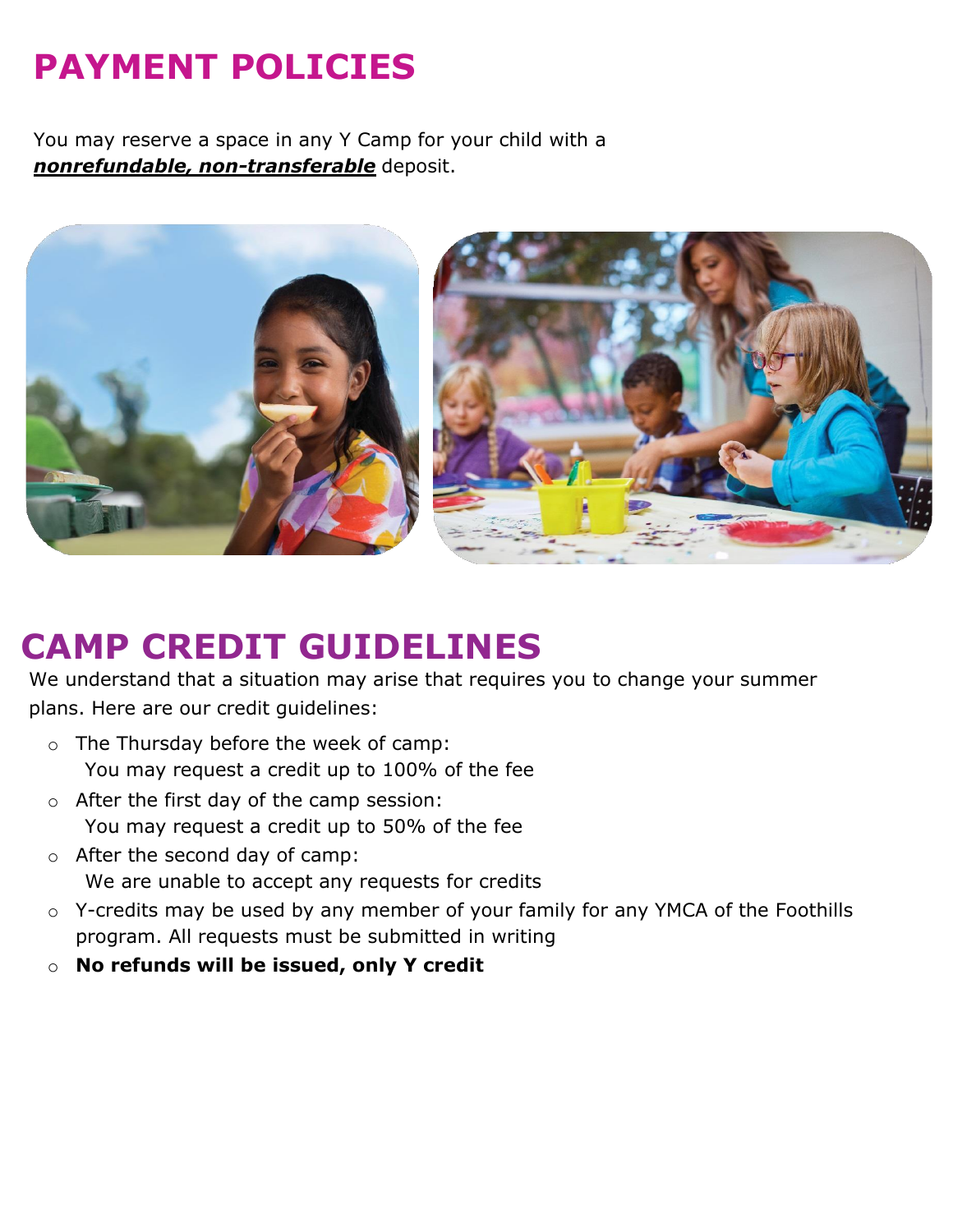#### **BILLING**

The balance for each camp is due on the FRIDAY before the session begins. If your payment balance is not received by FRIDAY, the deposit will be forfeited, and the camper's registration will be cancelled. This allows us proper time to prepare ratios and create our family groups for the week. All registrations received less than one week before camp starts must payin full at the time of registration.

We strongly recommend your camp fees be *automatically* drafted from your checking account, MasterCard, Visa, Discover, or American Express credit cards.

**\*\* If you do not pay by the payment due date your child will be dropped from camp session. This helps us prepare our pods and proper camper to staff ratios.**

**To ensure the safety of our campers, there will be NO day of registration.**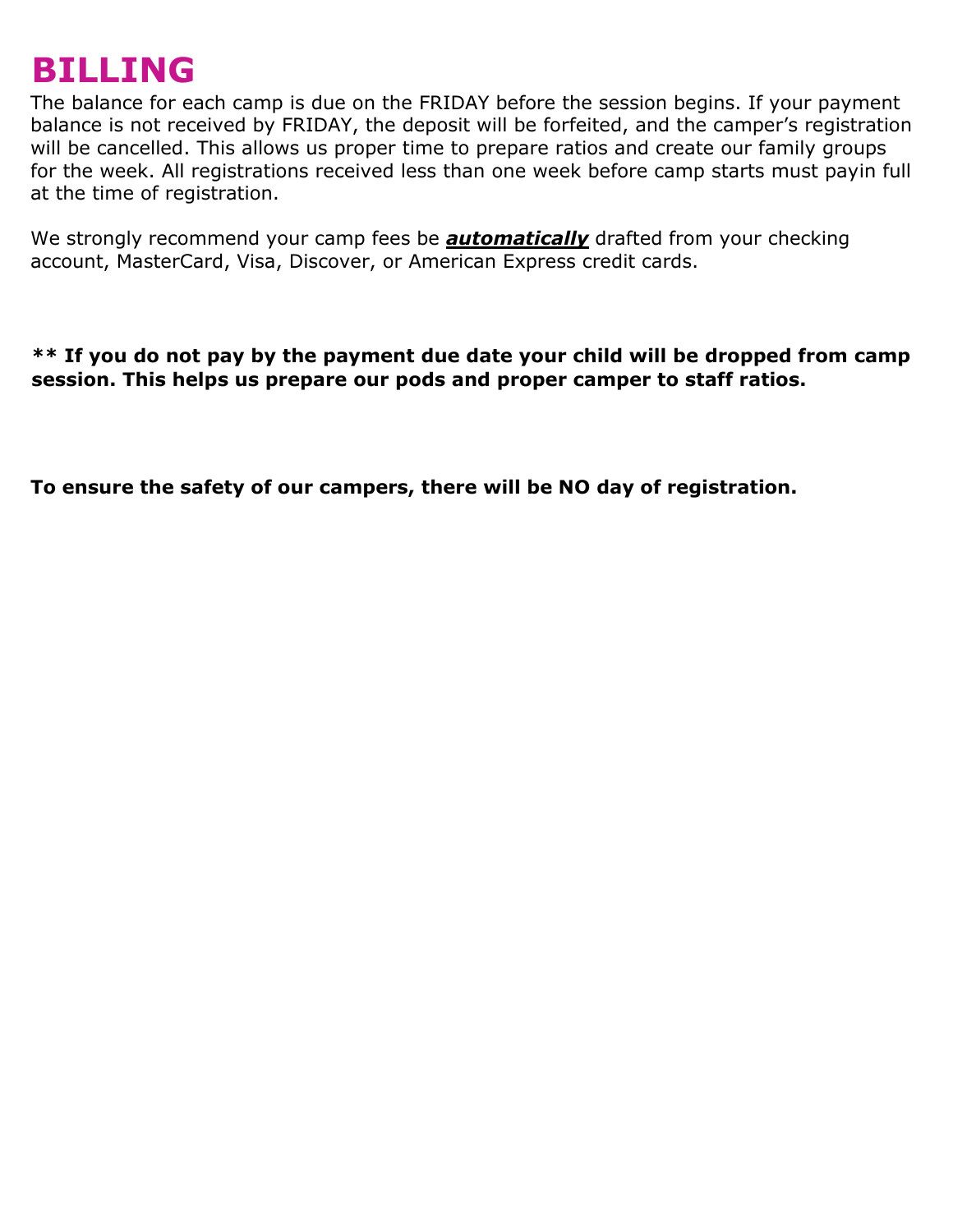## **CAMP FOR ALL**

At the Y, we want to ensure that all youth are able to participate in camp regardless of their financial situation. We offer program assistance by appointment only.

#### **Assistance Program Facts/Standards**

- o The Y uses program assistance as a tool to support families in need who are drawn to its mission
- o The Y provides program assistance on a need basis
- o Any parent applying for assistance must attend a brief meeting
- $\circ$  The Y determines need through a process that is equitable for all applicants.
- o Any family may apply
- o One application per family (not per student)
- o Assistance program forms must be completed and submitted each year
- o Offering up to 25% of financial assistance.

## **PRORATING CAMPS**

We believe that a true camp experience is a weeklong experience. Additionally, we pay our service partners, purchase supplies, materials, and schedule staff in advance of each session. For this reason, we are not able to prorate camps.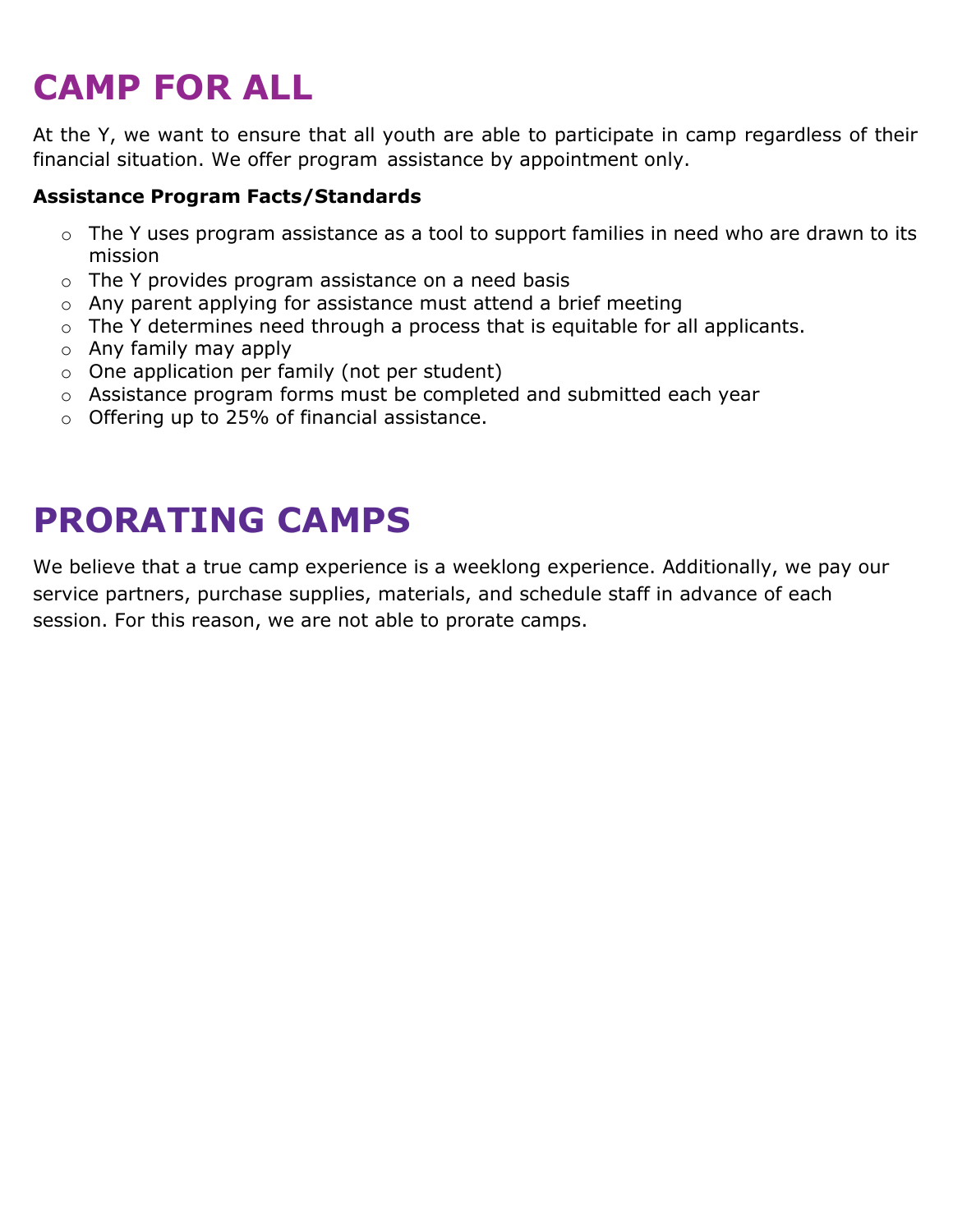## **CAMP SCHEDULES**

Camp schedules for all day camps are available online at [www.ymcafoothills.org/camp.](http://www.ymcafoothills.org/camp) Camp schedules highlight the daily events and activities. Occasionally, we may need to make unscheduled changes due to fun! We will communicate these changes through emailed summer camp bulletins.

#### **Session Dates**

Session A: June 6 - June 10 Session 1: June 13 - June 17 Session 2: June 20 - June 24 Session 3: June 27 - July 1 Session 4: July 4 - July 8 Session 5: July 11 - July 15 Session 6: July 18 - July 22 Session 7: July 25 -July 29 Session 8: Aug 1 - Aug 5 Session 9: Aug 8 - Aug 12



### **TRANSPORTATION INFORMATION**

Transportation will be provided for off-site field trips as well as swim days (For East & West Site camp only) Camp buses are contracted with First Student.

## **IN CASE OF EMERGENCY**

If you need to get in touch with your child for a family emergency, call the camp site phone number.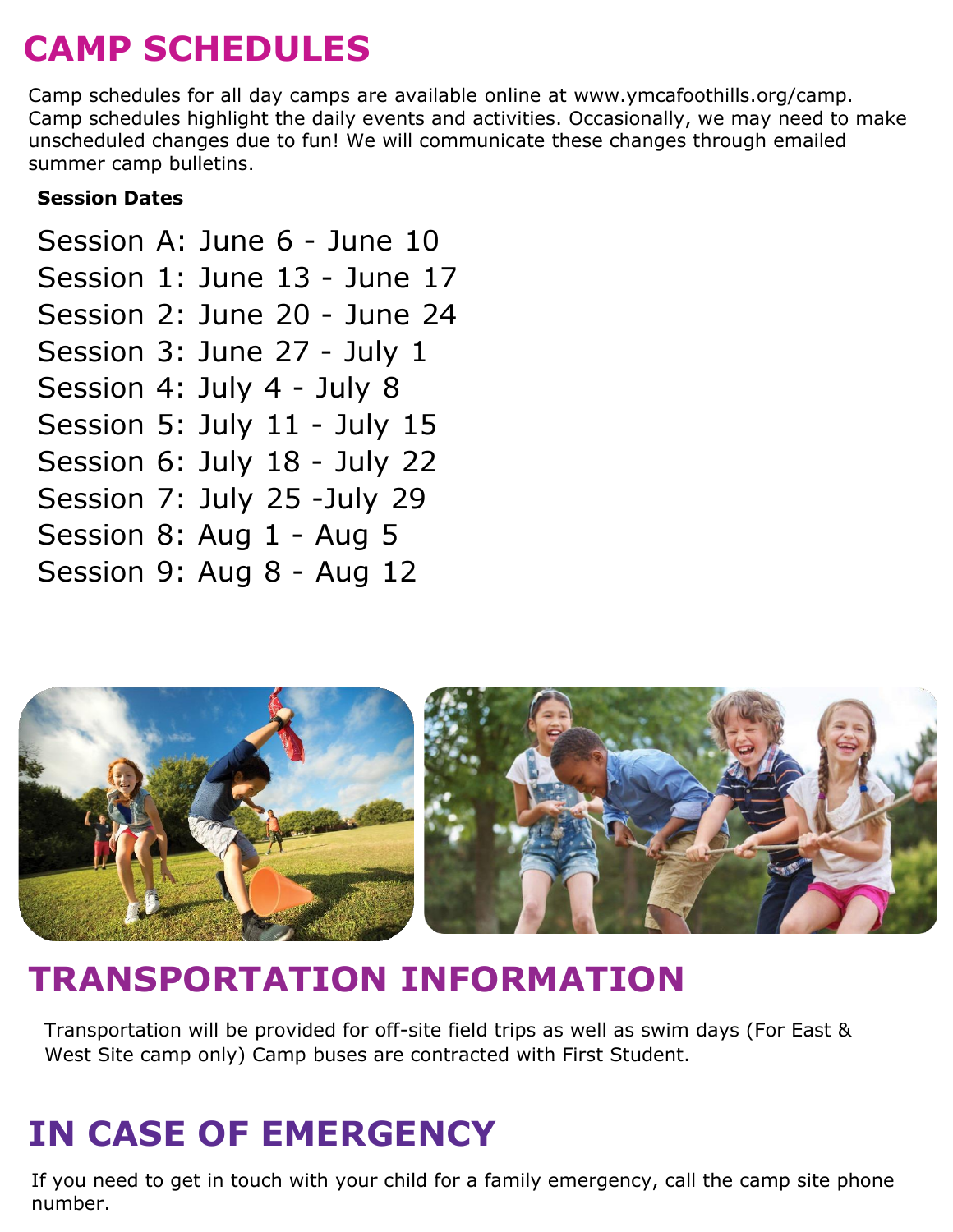## **DAY CAMP STAFF**

Because of their energy and enthusiasm, many times our camp staff are labeled as "youthful". All our camp staff have graduated high school or are at least 18 years of age and drivers are at least 21 years of age and above, many are either college graduates and/or students working on undergraduate or graduate degrees in child development, education, or recreation fields. All staff are CPR and FirstAid certified.

Our staff undergoes a thorough interview process and background check. All camp staff attend 24 hours mandatory training before the start of camp.

## **LEADERS IN TRAINING (LIT)**

Our Leaders in Training (LIT) program is designed to give our past campers a place where they can grow. Transitioning from camper to LIT will provide them with the opportunity to work as a team, gain confidence, and learn key communication skills to develop into leaders.

#### **GRATUITIES**

Although our staff works long, challenging hours, it our policy that employees are not to accept gratuities. If you wish, we suggest a donation to help ensure that all children get a chance attend camp.

### **BABYSITTING**

Although Y-camp staff work well with children, our policy is that staff get supervisor approval to babysit for families involved in our Y programs.

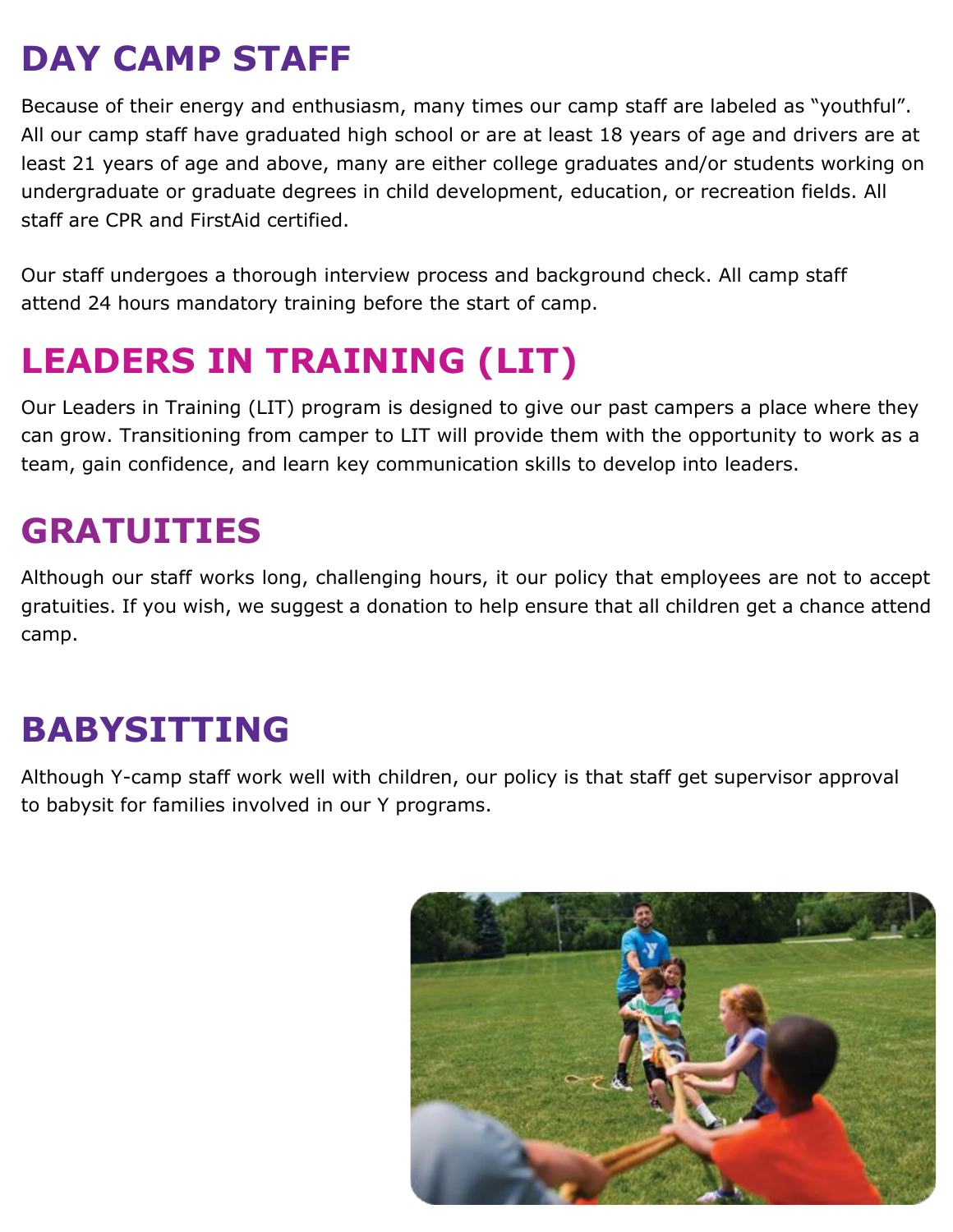## **BEHAVIOR POLICY**

All our camp staff are trained and expected to resolve behavior problems in a positive manner. Staff are trained to speak with the camper, allow him/her to take time out to think about the problem, discuss the problem/solution and then let the camper return to the activity.

In more severe cases, the camper will be kept out of an activity and the parent may be asked to pick up their camper. If a parent is called, we expect the camper to be picked up within 30 minutes of the phone call. Together, parents and Y staff will work out a custom-designed behavior modification plan.



In the event the problems persist, the camper may be suspended or expelled from camp. Some acts (i.e., fighting, intentionally harming others, theft, possession of weapons, drugs, etc.) may result in immediate suspension or expulsion. We cannot grant credits for missed program days due to behavior problems.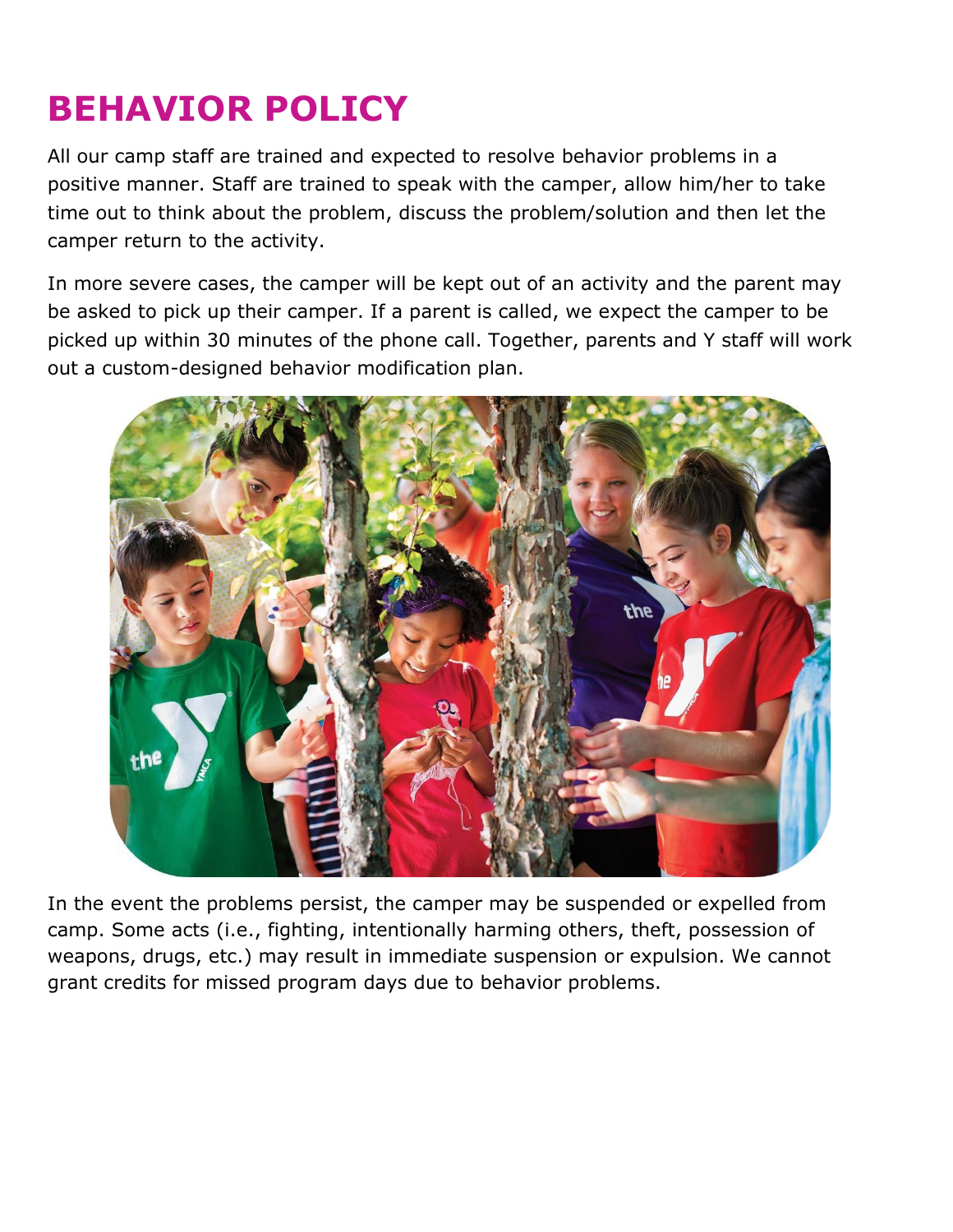## **GENERAL CAMP INFORMATION CLOTHING**

Campers are required to wear close-toe and heeled shoes. We strongly recommend that campers dress in "play clothes" or clothes that you won't mind if they get dirty. Belongings are the responsibility of the child, not the staff. A backpack is helpful in keeping your child's belongings in a safe place. Please clearly mark all your camper's belongings with his/ her name, *ESPECIALLY THE CAMP SHIRT*. We encourage all campers to leave expensive items at home (includes new clothes, handheld games, toys, cards, etc.)

#### **SUNSCREEN**

Please apply sunscreen (SPF 30 or higher) to your child daily BEFORE bringing him/her to camp. We ask that each camper brings additional sunscreen to camp. On designated swim days, provide your child with a swimsuit, towel, hat, and a long-sleeved shirt for sun protection. All campers must have some form of sunscreen applied multiple times per day.

#### **CAMP T-SHIRT**

Additional YMCA camp t-shirts will be available for purchase (\$10 each). **Camp shirts are required to be worn on all field trip days**. A camper cannot go on a trip without a camp shirt. Please mark your camper's shirt with his/her name.

#### **LUNCH & SNACKS**

All campers must bring their own sack lunch and beverage daily (except when noted in the camp schedule). Please send nonperishable food items only, as refrigeration is not available. We recommend packing a snack to eat mid-morning and afternoon. **Camp is a "nut free" environment. Do not send any nut products to camp with your camper.**

#### **SWIMMING**

Swim time activities will be based on age on designated swim days.

Please note your camper's swim time on the camp schedule. All campers must pass a swim test to swim in the deep end of the pool. On swim days, have your camper dressed in their swimsuit under their clothes and include a large Zip-Lock type bag to hold their wet items.

#### **Personal Property**

The Y is not responsible for camper possessions or money that are lost or stolen. The best way to prevent the loss of property is to leave valuables at home. Please keep new jackets, expensive clothing, handheld video games personal stereos/radios/IPODS/ IPADs, expensive watches, cell phones, money, toys, card games, and other items at home. Please do not bring any pets to camp. Additionally, the YMCA is not responsible for any damage done to vehicles. We strongly encourage parents to label all clothing and possessions. Every Friday afternoon, we will display all the lost and found articles so you can claim them. All unclaimed items will be held for a week and then donated to a local charity.